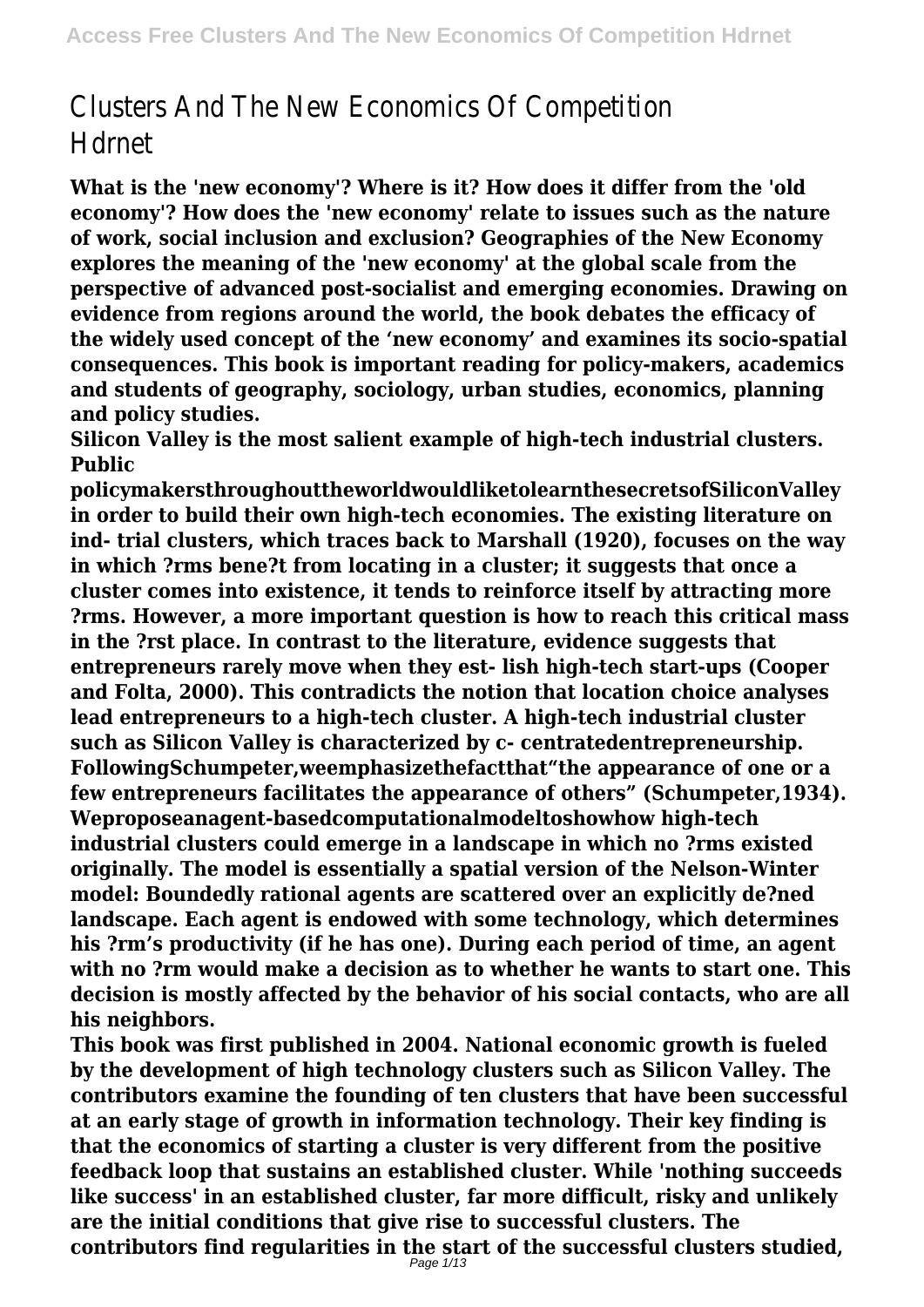**including Silicon Valley around 1964. These cases contain 'old economy' factors such as competencies, firm building capabilities, managerial skills, and connection to markets, more than the flamboyant 'new economy' factors that have been highlighted in prevailing years.**

**Clusters policies have become a key focus for policy makers in recent years. This book looks at the development of clusters of economic activity and their importance in shaping industrial and public policy. It examines the success and failures of policy in France and extrapolates its findings to the rest of the world.**

**The Economics of Clusters**

**The New Geography of Jobs**

**Emerging Clusters**

**Rising to the Challenge**

**Schumpeterian Perspectives**

## **Competition, Competitive Advantage, and Clusters**

# **Linking Actors and Territories Through Manufacturing and Innovation**

This impressive new book uniquely focuses on the phenomenon of media clusters and is designed to inform policymakers, scholars, and media practitioners about the underlying challenges of media firm agglomerations, their potential, and their effects. Including an array of distinguished contributors, this book explores the rationale and purpose of media clusters, how they compare with clusters in other industries, and the significant differences in characteristics, development processes and drivers among various media clusters worldwide. It incorporates perspectives from economic geography and economics, public development and industrial policy, organizational studies, entrepreneurship, as well as cultural and media studies, to provide a comprehensive view that provides critical insight into these clusters.

This volume contains the proceedings of the international conference "Complexity and Industrial Clusters: Dynamics and Models in Theory and Practice", organized by Fondazione Comunita e Innovazione and held in Milan on June 19 and 20, 2001 under the aegis of the Accademia Nazionale dei Lincei (founded in Rome in 1604), one of the oldest and most famous national academies of science in the world. Fondazione Comunita e Innovazione encourages research and the dissemination of knowledge about social, economic, cultural and civil issues. It promotes research and innovation related to local production systems and industrial districts, with special reference to: the interactions between large companies and SMEs (small and medium-size enterprises), the effects of industrial districts on the development and welfare of their communities and of neighbouring areas, the effects of globalisation on these local systems of productions. Fondazione Comunita e Innovazione was created in Milan in 1999. It supports studies, publications, and events, both on its own and in cooperation with corporations, research institutes, foundations, associations and universities. It also grants scientific sponsorship to research that is in line with its mission, as set forth in its by-laws. The founding member of the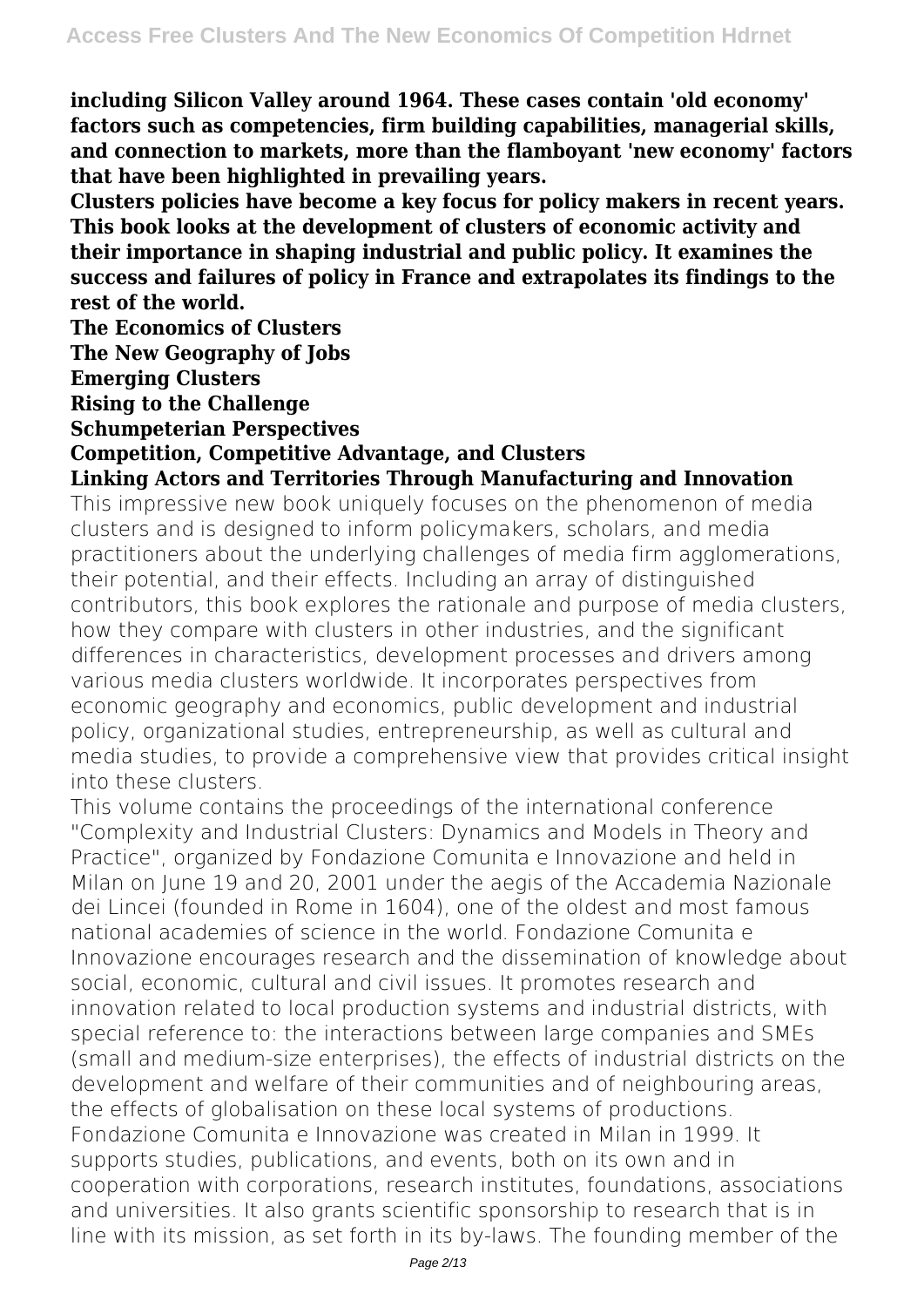Fondazione is Edison (formerly Monted:son). The other subscribing members, in historical order, are: Ausimont, Tecnimont, Eridania, Accenture, and PricewaterhouseCoopers.

According to its proponents, the `new economy' is associated with sustainable growth, increased demand for labor and zero inflation. On the micro-level, this bright avenue into the future is propelled by knowledge capital, flexibility and new ways of organizing production, such as clusters and networks. Progress in information technology, together with massive deregulation on the national and the international levels, have been credited with setting this development into motion. The concept of the `new economy' has been rapidly embraced by politicians, as it seems to offer a way out of the traditional trade-off between unemployment and wage inflation. However, empirical evidence regarding the microeconomic mechanisms of the `new economy' is scarce. Knowledge Capital and the `New Economy': Firm Size, Performance and Network Production intends to narrow this gap by empirically analyzing the composition of knowledge capital and how knowledge capital is distributed across firms of different size. Moreover, the impact of knowledge capital on firms' profitability and international competitiveness is also examined. Finally, we compare cluster dynamics and the institutional set-up in Europe and the U.S., with the purpose of identifying regulations that seem to hinder a conducive environment for expanding and dynamic European clusters. The results of this study emphasize the role of knowledge capital and flexibility. Thus, irrespective of how sustainable the `new economy' turns out to be, the policy implications in terms of providing institutions that facilitate knowledgeenhancing economic activities, flexible markets and transparent incentive structures are undeniable. Countries that fail in this respect may find themselves trailing in the international growth and welfare rankings. Taking eleven countries in Europe, Canada, South Africa, America, Latin America and Australia, this book discusses recurring barriers to cluster development in the renewable energy sector. The authors look at the realworld dynamics and tensions between stakeholders on the ground, with a particular focus on the relationships between SMEs and other actors. This trans-regional study is unique in its scale and scope, drawing on a decade of field research to show how by learning from the successes and failures of other clusters, costs and risk can be reduced. The book fills a significant gap in the literature for policymakers, managers and economic developers in a key market.

Real Estate and the New Economy Regional Competitiveness

Governance, Human Capital and Investment

China's New Creative Clusters

Towards a New Research Agenda for Cluster Research Entrepreneurship, the New Economy and Public Policy

Clusters, Learning and Cooperative Advantage

**This book provides a comprehensive overview of what Asian industrial**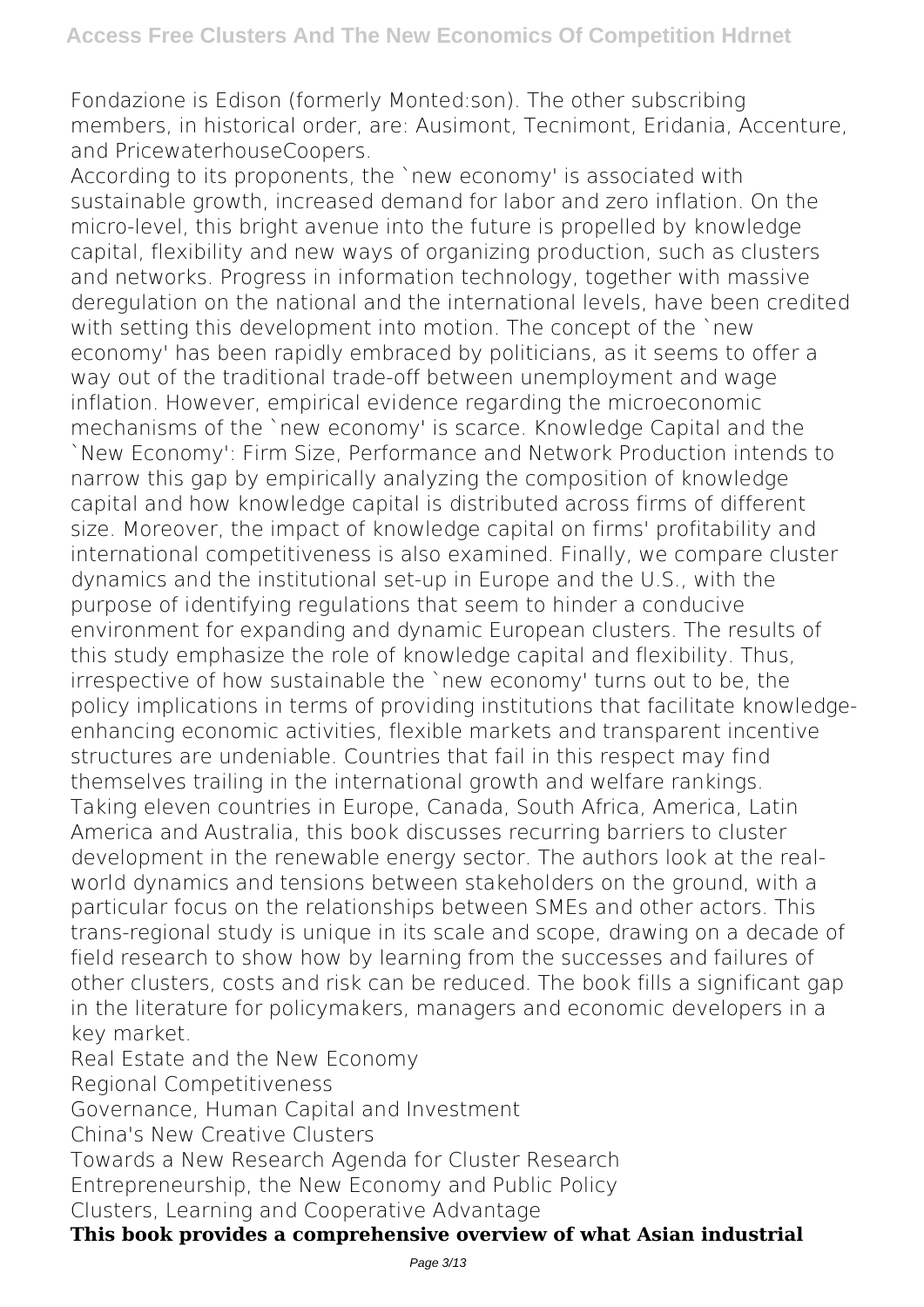**clusters might teach us. At a time when the dynamics of the world''s economy are increasingly being influenced by developments in Asia, the question takes on particular relevance because of the explosion of clusters and cluster policies throughout the region; and because of the great variety of models which can be seen developing in the various countries. Based on robust empirical surveys and interviews conducted in China, Vietnam, Thailand, Malaysia and Japan, the studies collected in this book were first debated at an international workshop in Lyon. From industrial districts to poles of competitiveness, these studies explored the transformation of traditional systems of activities or industrial districts to new networks ready for global competition or innovation, and also the development of new agglomerations or scientific knowledge clusters. The wide range of case studies in this collection offers a rich store of theoretical and practical lessons for analysts, policy-makers and economists. The book will also be a useful guide for graduate students as well as researchers in economics, sociology and political studies. America's position as the source of much of the world's global innovation has been the foundation of its economic vitality and military power in the post-war. No longer is U.S. pre-eminence assured as a place to turn laboratory discoveries into new commercial products, companies, industries, and high-paying jobs. As the pillars of the U.S. innovation system erode through wavering financial and policy support, the rest of the world is racing to improve its capacity to generate new technologies and products, attract and grow existing industries, and build positions in the high technology industries of tomorrow. Rising to the Challenge: U.S. Innovation Policy for Global Economy emphasizes the importance of sustaining global leadership in the commercialization of innovation which is vital to America's security, its role as a world power, and the welfare of its people. The second decade of the 21st century is witnessing the rise of a global competition that is based on innovative advantage. To this end, both advanced as well as emerging nations are developing and pursuing policies and programs that are in many cases less constrained by ideological limitations on the role of government and the concept of free market economics. The rapid transformation of the global innovation landscape presents tremendous challenges as well as important opportunities for the United States. This report argues that far more vigorous attention be paid to capturing the outputs of innovation - the commercial products, the industries, and particularly high-quality jobs to restore full employment. America's economic and national security future depends on our succeeding in this endeavor.**

**Increased emphasis on the links between regional diversity and regional knowledge, innovation and entrepreneurship highlights the need for a focus on the spatial aspects of these multifaceted, dynamic relationships in order to improve our understanding. By means of a conceptual approach, this timely book illustrates the links between innovation and economic development through the role of space. This thought-provoking book addresses the questions regarding diversity, innovation and clusters that require further investigation and analysis.**

**Harvard professor, Michael Porter has been one of the most influential figures in strategic management research over the last three decades. He**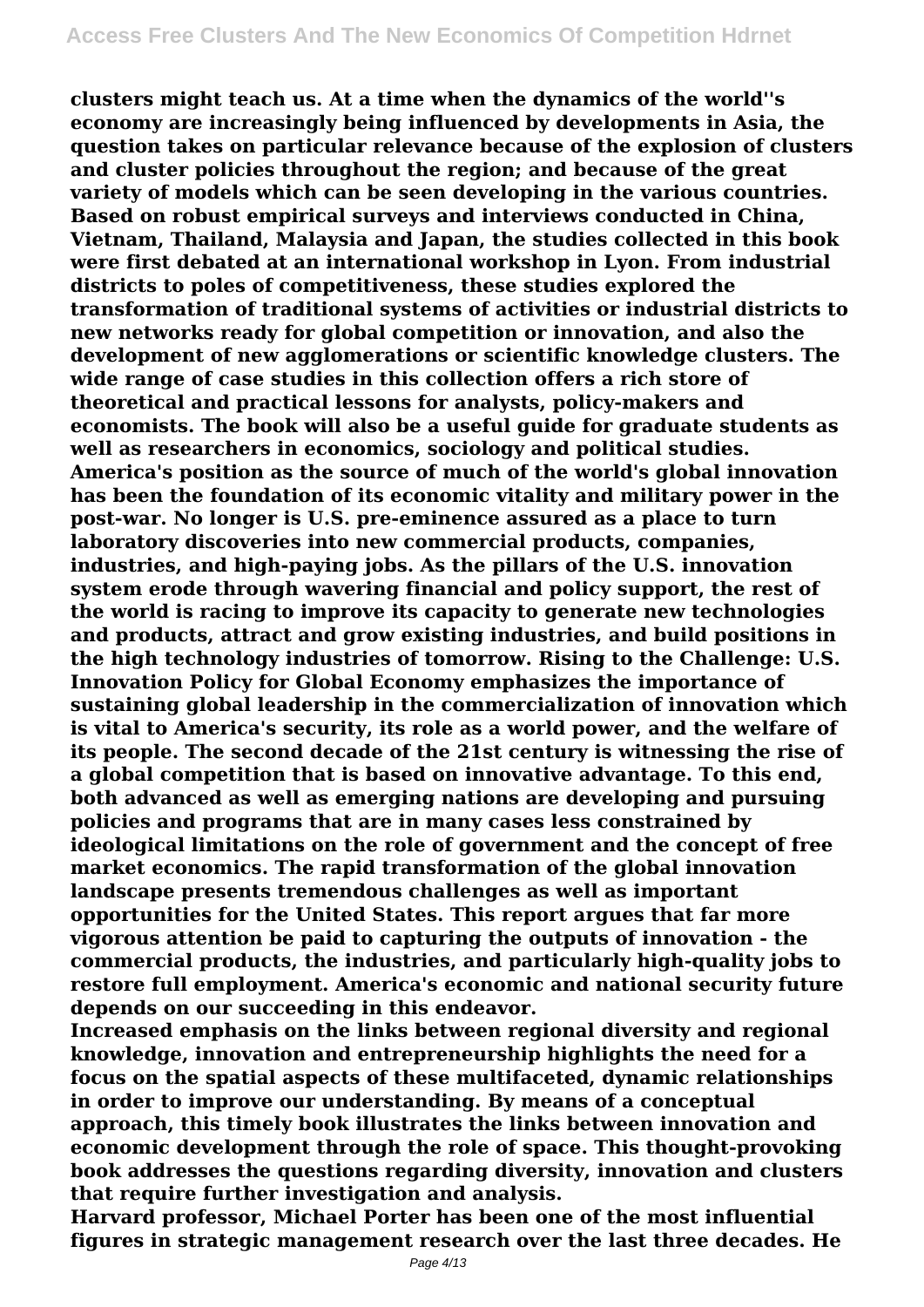**infused a rigorous theoretical framework of industrial organization economics with the then still embryonic field of strategic management and elevated it to its current status as an academic discipline. Porter's outstanding career is also characterized by its cross-disciplinary nature. Following his most important work on strategic management, he then made a leap to the policy side and dealt with a completely different set of analytical units. More recently he has made a foray into inner city development, environmental regulations, and health care services. Throughout these explorations Porter has maintained his integrative approach, seeking a road that links management case studies and the general model building of mainstream economics. With expert contributors from a range of disciplines including strategic management, economic development, economic geography, and planning, this book assesses the contribution Michael Porter has made to these respective disciplines. It clarifies the sources of tension and controversy relating to all the major strands of Porter's work, and provides academics, students, and practitioners with a critical guide for the application of Porter's models. The book highlights that while many of the criticisms of Porter's ideas are valid, they are almost an inevitable outcome for a scholar who has sought to build bridges across wide disciplinary valleys. His work has provided others with a set of frameworks to explore in more depth the nature of competition, competitive advantage, and clusters from a range of vantage points. Pillars of Prosperity**

**Governance Strategies for the Digital Age**

**Critical Reflections and Explorations**

**Creative Cities, Cultural Clusters and Local Economic Development Competing in the New Economy**

# **Competitive Cities in the 21st Century**

'. . . this book will be of greatest interest to empirical researchers who wish to stay up-to-date with the recent work from both sides of the Atlantic. the blend of methods, empirics, and policy will also be of value to researchers that are interested in understanding the policy context of their research.' - Henry Renski, Review of Regional Studies

Recognising that creativity is a major driving force in the post-industrial economy, the Chinese government has recently established a range of "creative clusters" I industrial parks devoted to media industries, and arts districts  $\mathbb I$  in order to promote the development of the creative industries. This book examines these new creative clusters, outlining their nature and purpose, and assessing their effectiveness. Drawing on case studies of a range of cluster models, and comparing them with international examples, the book demonstrates that creativity, both in China and internationally, is in fact a process of fitting new ideas to existing patterns, models and formats. It shows how large and exceptionally impressive creative clusters have been successfully established, but raises the important questions of whether profit or culture is the driving force, and of whether the bringing together of independent-minded, creative people, entrepreneurial businessmen, preferential policies and foreign investment may in time lead to unintended changes in social and political attitudes in China, including a weakening of state bureaucratic power. An important contribution to the existing literature on the subject, this book will be of great interest to scholars of urban studies, cultural geography, cultural economics and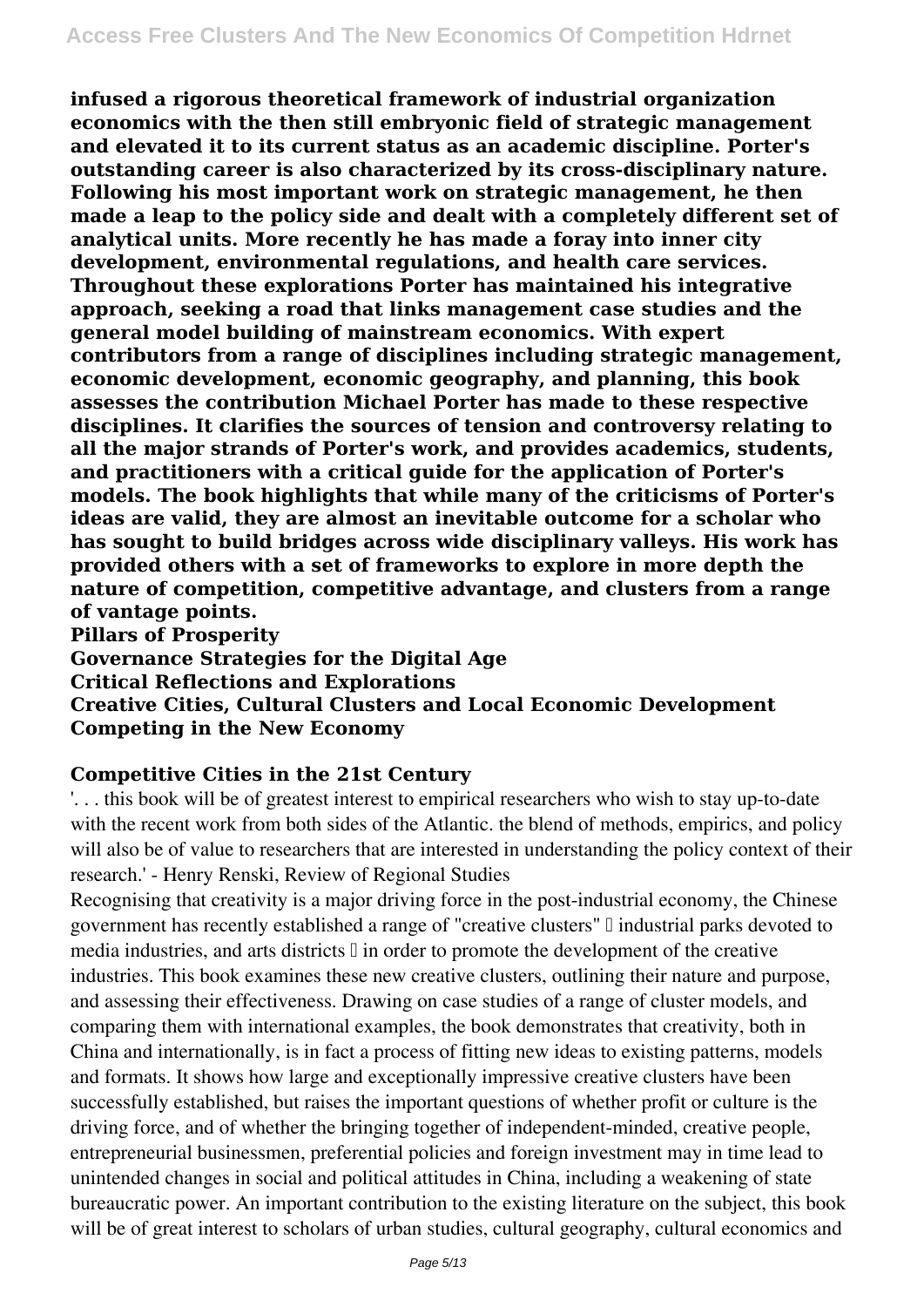#### Asian studies.

øIn the geography of the global economy, there are known Šhot spots� where new technologies germinate at an astounding rate and pools of capital, expertise and talent foster the development of new industries and new ways of doing business. These cluste

The international fragmentation of economic activities  $\mathbb I$  from research and design to production and marketing  $\Box$  described through the lens of the global value chain (GVC) approach impacts the structure and performance of small and medium-sized enterprises (SMEs) agglomerated in economic clusters. The consolidation of GVCs ruled by global lead firms and the recession of 2008-09 exacerbated the pressures on cluster actors that based their competitive advantage on local systems, spurring an increasing heterogeneity, both across and within clusters, that is still overlooked in the literature. Drawing on detailed studies of different industries and countries, Local Clusters in Global Value Chains shows the co-evolutionary trajectories of clusters and GVCs, and the role of firms and their strategies in organizing manufacturing and innovation activities in the context of ongoing technological shifts. The book explores the tension between place-based variables and global drivers of change, and the possibility for territories containing such clusters to prosper in the new global scenario. By adopting insights from the GVC framework and management studies, the book discusses how the internationalization strategies of firms create opportunities as well as constraints for adaptive upgrading in clusters. This book is of interest to both researchers and policy-makers who are interested in the dynamic sources of competitive advantage in the global economy.

Agglomeration, Clusters and Entrepreneurship

Asian Industrial Clusters, Global Competitiveness and New Policy Initiatives

Logistics Clusters

Critical Reflections

Clusters and the New Economics of Competition

Diversity, Innovation and Clusters

The Ideas of Michael Porter

Economic challenges in developing Asian countries have become more complex: urban populations are growing at great cost to the environment, climate change has increased risks of natural disasters, and income gaps within and between developing countries are widening. These factors threaten the sustainable growth and development of urban areas, the drivers of Asia's economy. A strategic approach for inclusive growth is needed. The City Cluster Economic Development approach provides a strategic framework and a set of analytical tools, which governments, businesses, and communities can use to support the inclusive and sustainable development of competitive urban economies in Asia. Said approach was developed and tested by the Asian Development Bank to improve the basis for integrated planning and development of urban regions in Asia and the Pacific. It also elps urban managers and other city stakeholders identify action plans and determine priority investment areas.

This book traces the theoretical explanation for clusters back to the work of classical economists and their more modern disciples, who saw economic development as a process involving serious imbalances in the exploitation of resources. Initially, natural resource endowments explained the formation of nineteenth and early twentieth-century industrial districts. Today, geographical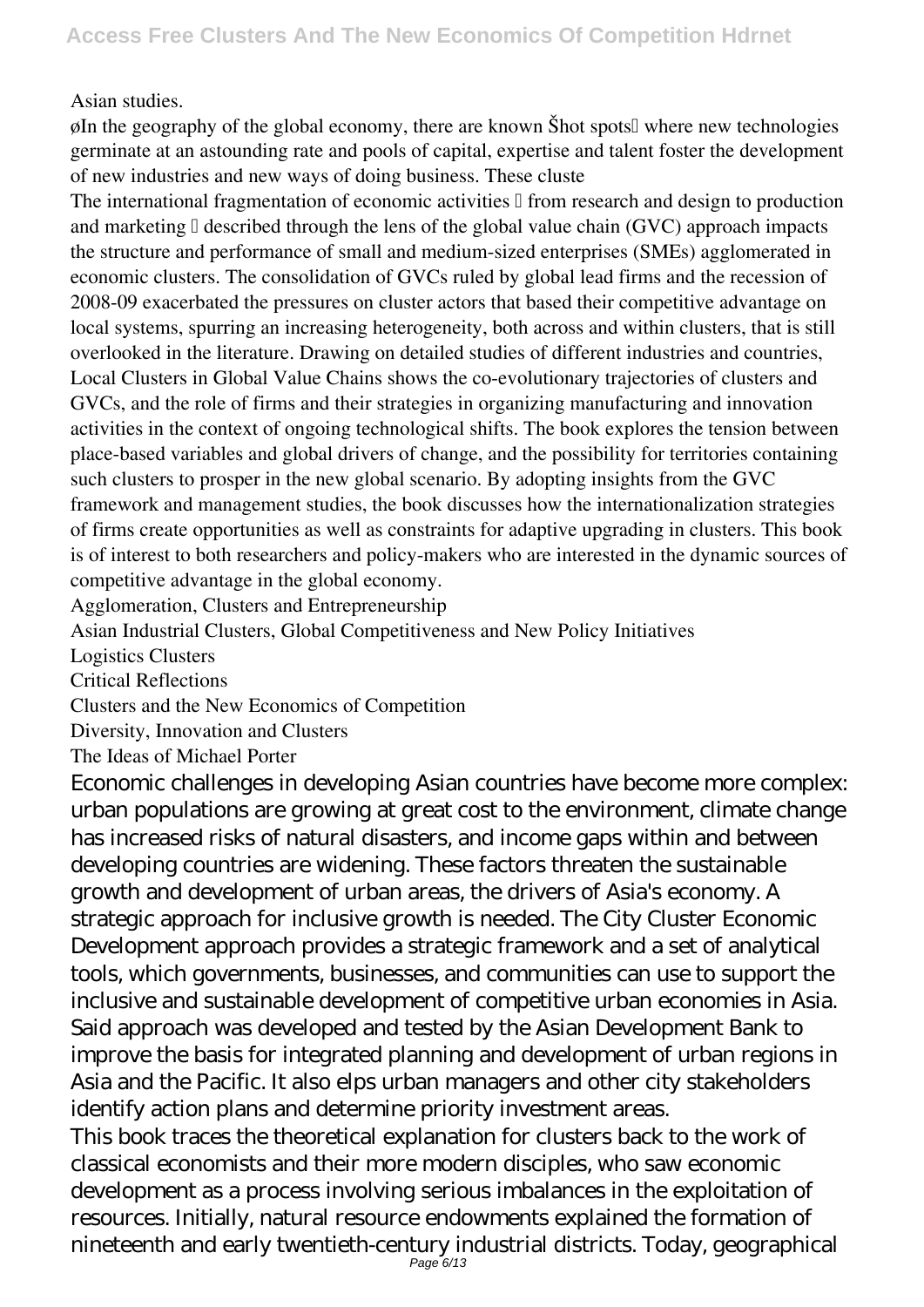concentrations of scientific and creative knowledge are the key resource. But these require a support system, ranging from major injections of basic research funding, to varieties of financial investment and management, tothe provision of specialist incubators, for economic value to be realised. These are also specialised forms of knowledge that contribute to a serious imbalance in the distribution of economic opportunity.

As a core volume in the Dynamics of Economic Space series, contributors from North America, Australasia, Europe and the Middle East each address the constitutive processes of new economic and institutional spaces and the theoretical, methodological and policy-engaging practices of emerging economic geographies. Together, they provide a timely and important overview of the current debates about the geographies of economic change. As national and regional economies change rapidly, so the frameworks, concepts and methods used to describe and analyse those processes also need to evolve. This volume puts forward a comprehensive analysis of a range of different and innovative means currently available, through which to view regional economic activities and interactions.

This book rigorously explores the critical, initial stage of cluster emergence in which the seeds for further growth are sown. Whether economic growth actually occurs, however, ultimately depends on various regional conditions and the processes in place. The contributors offer a broad spectrum of conceptual perspectives and empirical case studies on the regional factors and policies required for economic growth. They discuss the link between new clusters and established regional paths, the generation of institutions and endogenous dynamics, and the patterns of emergence and growth of successful clusters. A number of important questions are addressed, including: How do opportunities and crises influence cluster emergence? Is cluster emergence purely random or can it be planned? How can emerging clusters be identified and their growth patterns measured? How can regional policies support cluster emergence? Filling a gap in the literature on the actual genesis of clusters, this path-breaking book will prove a fascinating read for academics focusing on economics, geography, entrepreneurship, technological change and innovation, and regional studies.

Technology and the New Economy The Economics of Regional Clusters Lessons from the French Experience Delivering Value and Driving Growth Local Clusters in Global Value Chains Recurring Barriers to Cluster Development in Eleven Countries Global Clusters of Innovation Recent years have seen strong interest and a growing amount of research and teaching on the phenomenon of economic and

business 'clusters'. Even in a global world particular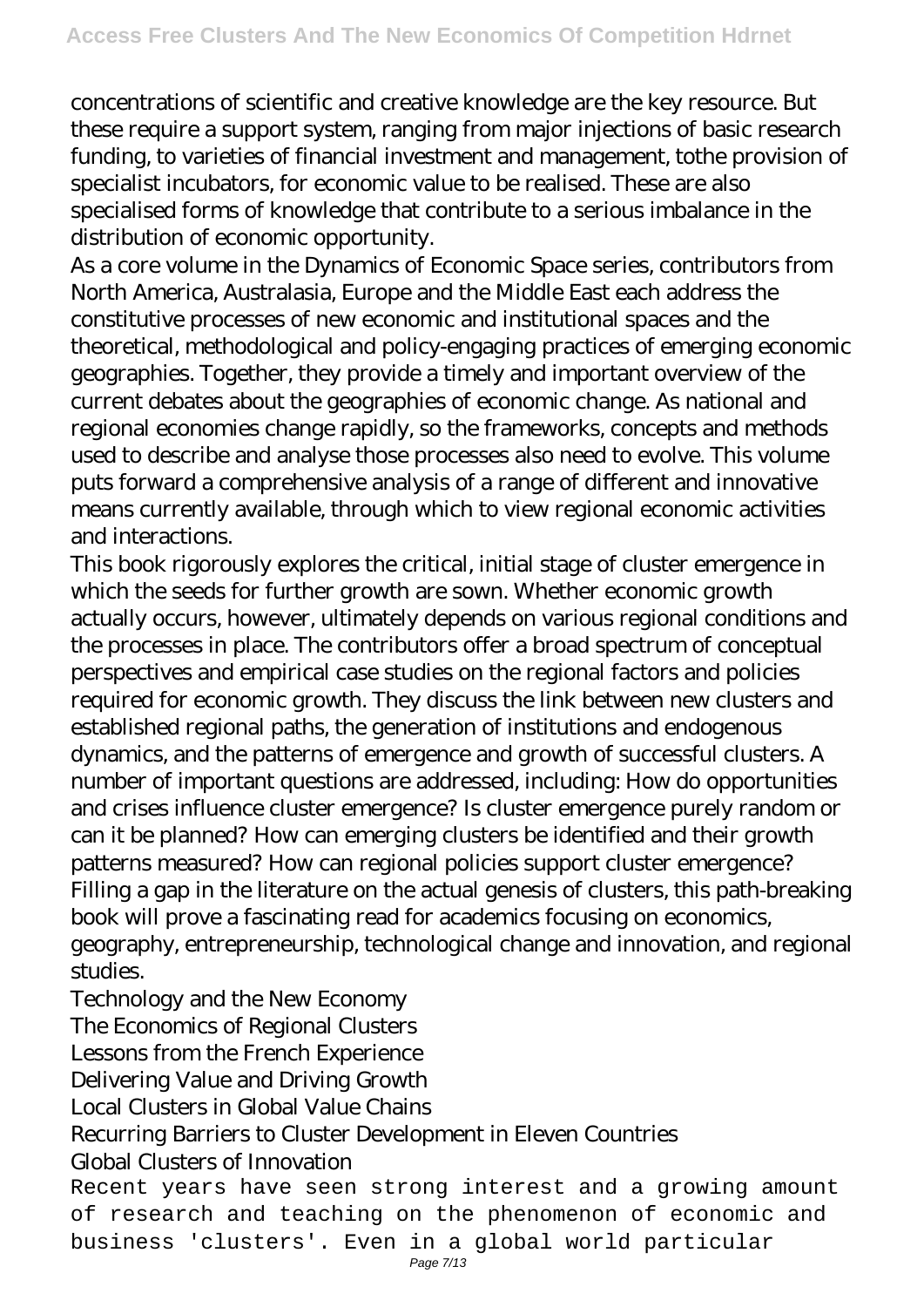localities appear to have distinctive advantages. A key consideration for industrial policy and business location decisions, this book brings together cutting edge work on the issue by leading international scholars.

A rising young economist at Berkeley makes correlations between success and geography, explaining how such rising centers of innovation as San Francisco, Boston and Austin are likely to offer influential opportunities and shape the national and global economies in positive or detrimental ways.

Clusters and the New Economics of CompetitionClusters and the New Economics of CompetitionComplexity and Industrial ClustersDynamics and Models in Theory and PracticeSpringer Science & Business Media

"Little else is required to carry a state to the highest degree of opulence from the lowest barbarism, but peace, easy taxes, and a tolerable administration of justice; all the rest being brought about by the natural course of things." So wrote Adam Smith a quarter of a millennium ago. Using the tools of modern political economics and combining economic theory with a bird's-eye view of the data, this book reinterprets Smith's pillars of prosperity to explain the existence of development clusters--places that tend to combine effective state institutions, the absence of political violence, and high per-capita incomes. To achieve peace, the authors stress the avoidance of repressive government and civil conflict. Easy taxes, they argue, refers not to low taxes, but a tax system with widespread compliance that collects taxes at a reasonable cost from a broad base, like income. And a tolerable administration of justice is about legal infrastructure that can support the enforcement of contracts and property rights in line with the rule of law. The authors show that countries tend to enjoy all three pillars of prosperity when they have evolved cohesive political institutions that promote common interests, guaranteeing the provision of public goods. In line with much historical research, international conflict has also been an important force behind effective states by fostering common interests. The absence of common interests and/or cohesive political institutions can explain the existence of very different development clusters in fragile states that are plagued by poverty, violence, and weak state capacity.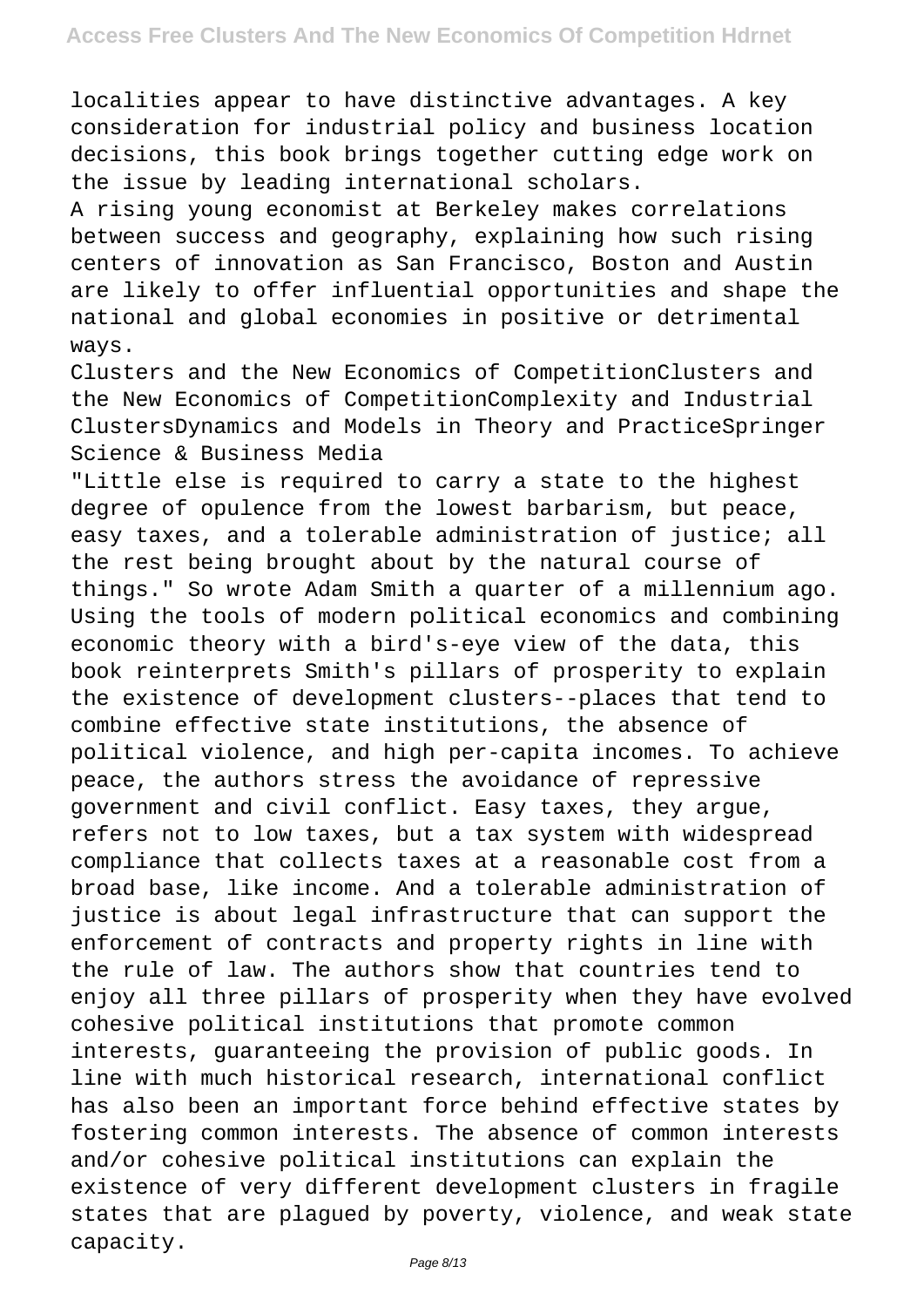Geographies of the New Economy Complexity and Industrial Clusters Theoretical, Empirical and Political Perspectives on the Initial Stage of Cluster Evolution Dynamics and Models in Theory and Practice A Policy Perspective Media Clusters

Knowledge Capital and the "New Economy"

*Karlsson has assembled a strong mix of papers that collectively provide a good sense of some of the latest research in the field. Edward Feser, Review of Regional Studies This is a book every regional scientist and spatial analyst should have on their bookshelf. Like most Handbook type publications it provides depth and breadth on the basics of the industrial clustering concept. However, unlike most of these type of collections, it goes beyond the foundation material to identify and speculate on questions that are emerging on the research frontiers such as at the intersection of cluster theory and agglomeration processes, knowledge spillovers and technology transfer not to mention the obvious link to economic development theory, policy and practice. Roger R. Stough, George Mason University, US This eclectic volume presents a host of methods to describe tendencies for the joint location of economic agents in space. And it illustrates useful applications of these concepts in diverse fields financial services, culture, tourism, and industry, to name just a few. John M. Quigley, University of California, US Clusters have increasingly dominated local and regional development policies in recent decades and the growing intellectual and political interest for clusters and clustering is the prime motivation for this Handbook. Charlie Karlsson unites leading experts to present a thorough overview of economic cluster research. Topics explored include agglomeration and cluster theory, methods for analysing clusters, clustering in different spatial contexts and clustering in service industries. Encompassing the developed economies of Europe and North America, the Handbook provides a basis for improving cluster policy formulation, interpretation and analyses. This comprehensive overview of research on economic clusters will be of interest to scholars and PhD students in (regional) economics, economic geography, regional planning and management as well as practitioners and policymakers at the national,*

*This book belongs to the Port Economics and Global Supply Chain Management strand of the Palgrave Studies in Maritime Economics book series, commissioned by Hercules Haralambides. This book addresses the strategic alignment between port authorities and their supply chain partners, with a focus on governance challenges. Many port (authority) managers are engaged in efforts to improve their strategic alignment with business partners in their proximate geographic region, yet the economic objectives pursued can vary widely. These objectives can include improvements in port competitiveness and stability of traffic* Page 9/13

*regional and local levels involved in cluster formation and cluster*

*management.*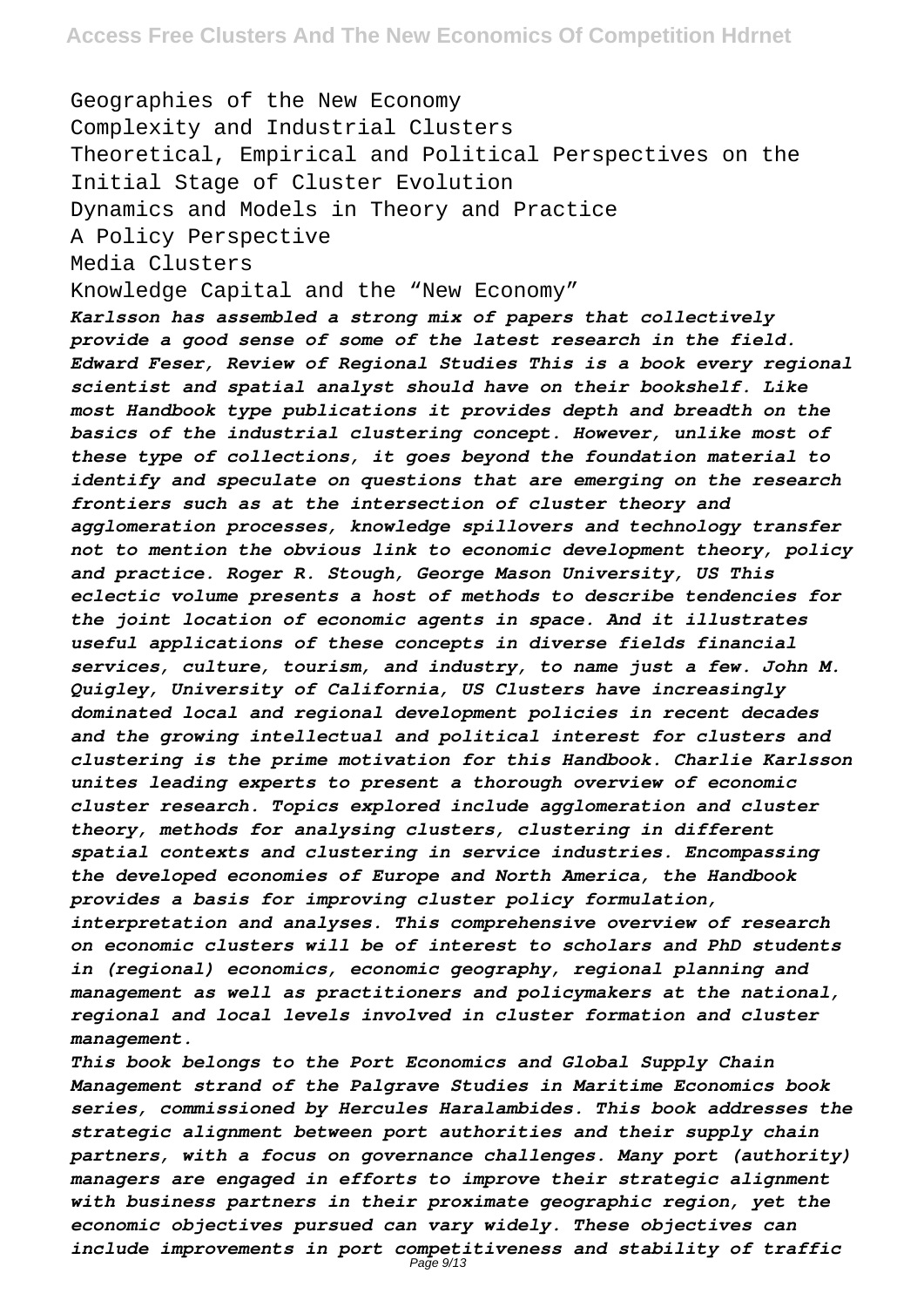*flows, as well as better access to scarce resources such as land and capital, or simply more control over the logistics chain. Using various Benelux seaports as case studies, the authors of this volume show that improving strategic alignment can involve a wide variety of different governance choices, ranging from top-down to bottom-up alliance formation, from project-driven to multi-activity collaboration, and from long-term contracting to full-fledged mergers. This book with state-of-the-art insight on modern port governance will be of interest to port managers around the globe, as well as to lecturers and students in maritime educational programs. Chapter 4 is available open access under a Creative Commons Attribution 4.0 International License via link.springer.com.*

*Research on the topic of clusters and industrial districts is very extensive. However, most of it has focused more on understanding the past than on trying to map out the future. The aim of this book is to fill this gap by identifying and discussing the main research topics that populate the current scientific debate and highlight the emergent lines of research that will constitute the future research agenda. It does so by drawing on the debate started with the "rethinking clusters" workshops, which in a short time have become a rich place for discussion among cluster scholars around the world. Rethinking Clusters: Towards a New Research Agenda for Cluster Research collects contributions from authoritative colleagues, who cover a number of relevant and timely issues, such as the territorial roots of radical innovation processes, new ways of understanding and measuring the role of place in economic development, path renewal, internationalization and entrepreneurship. The final section is devoted to the critical analysis of policies that support smart specialization. The chapters in this book were originally published as a special issue of the journal European Planning Studies.*

*Essays on the effects of information technology on the economy. One of the most important forces driving economic performance in the United States and other countries during the 1990s was the rise of information technology. The new technology has had such a significant impact on the economy that "the new economy" emerged as a popular term in both the media and academia. This book, written in an accessible style, examines basic questions about the effects of information technology on various aspects of the economy. The topics include the relationship between innovation and the stock market value of the innovating firm; competition policy; demand factors as determinants of growth; institutional aspects of the innovation process; and the effectiveness of monetary policy in stabilizing the economy. U.S. Innovation Policy for the Global Economy A Life Cycle for Clusters? The Political Economics of Development Clusters Sustainable Port Clusters and Economic Development Economic Clusters and Globalization The New Economy in Transatlantic Perspective New Economic Spaces: New Economic Geographies* One-size-fits-all cluster policies have been rightly criticized in the literature. One

Page 10/13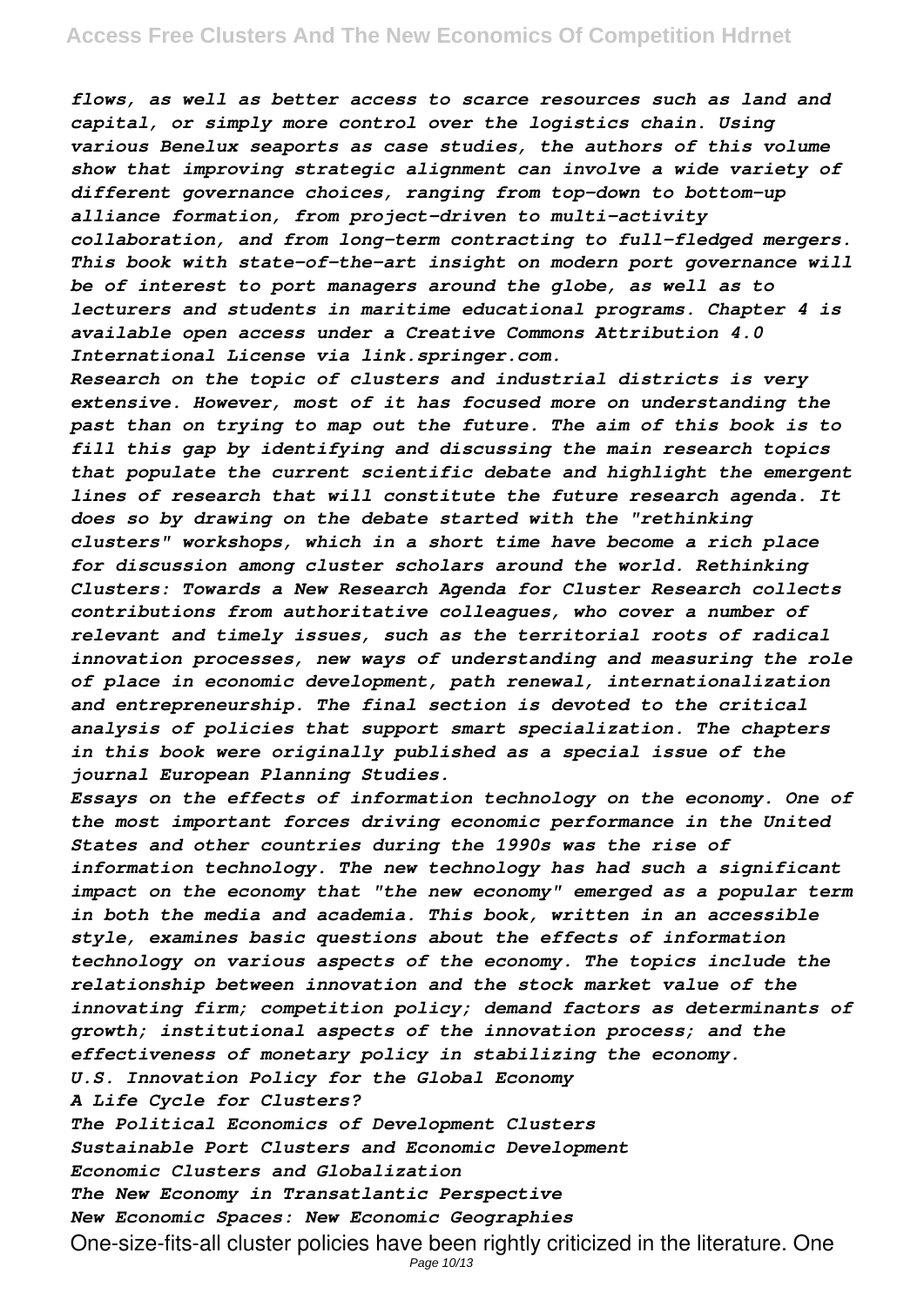promising approach is to focus cluster policies on the specific needs of firms depending on the stage of development (emergence, growth, sustainment or decline) their cluster is in. In this highly insightful book, these stage-specific cluster policies are analysed and evaluated. Moreover, several chapters also focus on smart specialization policies to promote regional development by taking into account the emergence and adaptation of clusters and industries. This volume shows that in today<sup>[]</sup>s globalized world, clusters are an important factor in explaining the different growth rates of firms, cities and regions. Drawing on the expertise of an international contributor team, it covers topics such as clusters and small and medium-sized enterprise competitiveness, innovation and science parks, clusters and multinationals, and information and communication technology clusters. It reveals great diversity in terms of the origin of clusters, the organizational relationships at play, and the characteristics of the firms involved. Taking lessons from a rich variety of literature and empirical cases, the book provides valuable insights for regional development and industrial policy. Economic Clusters and Globalization will be of interest to scholars and policymakers in economic geography, regional studies, entrepreneurship and international business.

Using international examples, leading scholars present the first critical analysis of cluster theory, assessing the cluster notion and drawing out, not only its undoubted strengths and attractions, but also its weaknesses and limitations. Over the past decade the **licluster modell** has been seized on as a tool for promoting competitiveness, innovation and growth on local, regional and national scales. However, despite its popularity there is much about it that is problematic, and in some respects the rush to employ **I**cluster ideas<sup>[]</sup> has run ahead of many fundamental conceptual, theoretical and empirical questions. Addressing key questions on the nature, use and effectiveness of cluster models, Clusters and Regional Development provides the missing thorough theoretical and empirical evaluation.

This book studies the determinants of cluster survival by analyzing their adaptability to change in the economic environment. Linking theoretic knowledge with empirical observations, a simulation model (based in the N/K method) is developed, which explains when and why the cluster's architecture assists or hampers adaptability. It is found that architectures with intermediate degrees of division of labor and more collective governance forms foster adaptability. The Impact of Information and Communications Technology Clusters and Regional Development Renewable Energy Clusters Spatial Agglomeration and Content Capabilities Diversity and Resilience The Life Cycle of Clusters Building High-Tech Clusters How logistics clusters can create jobs while providing companies with competitive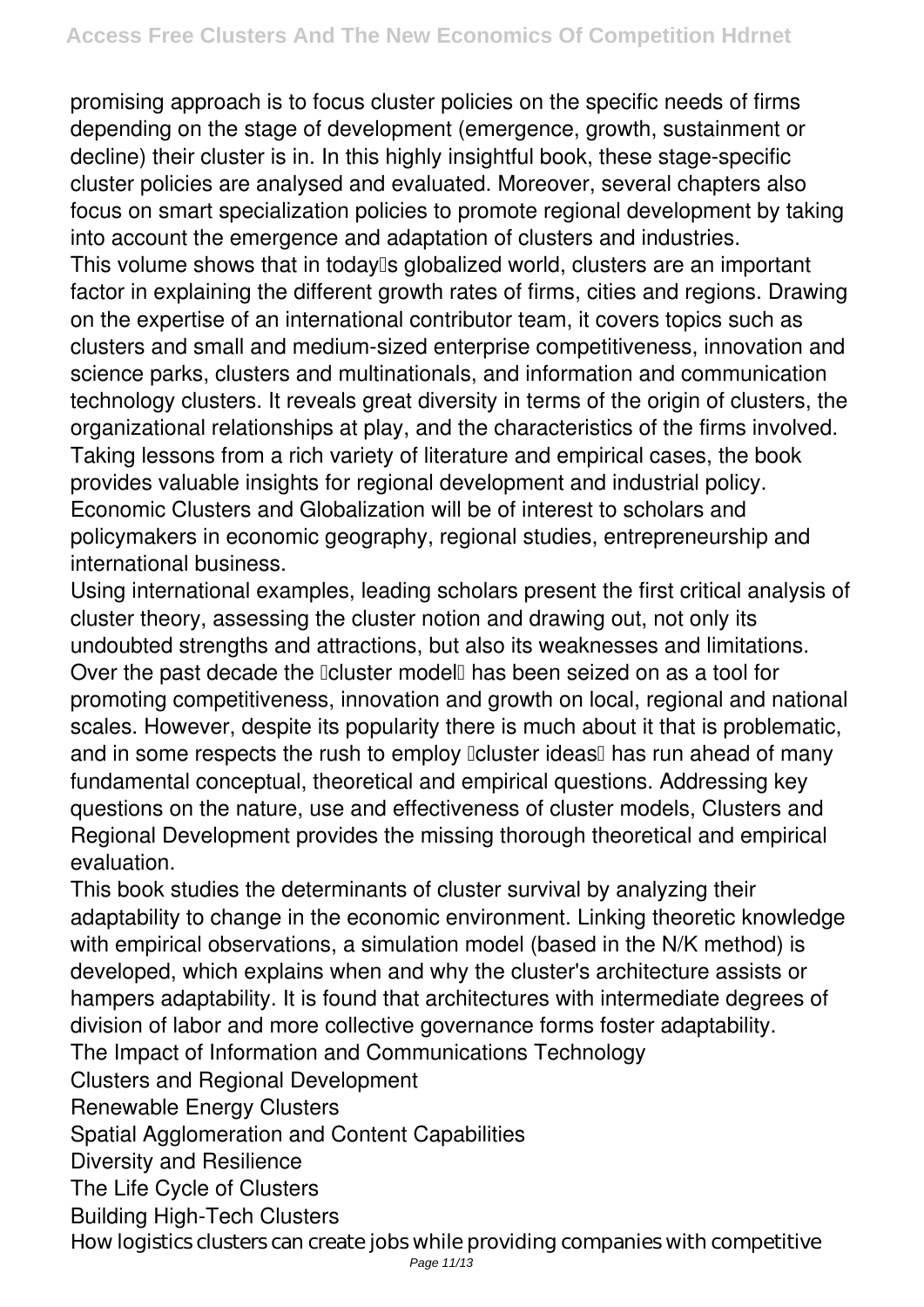advantage. Why is Memphis home to hundreds of motor carrier terminals and distribution centers? Why does the tiny island-nation of Singapore handle a fifth of the world's maritime containers and half the world's annual supply of crude oil? Which jobs can replace lost manufacturing jobs in advanced economies? Some of the answers to these questions are rooted in the phenomenon of logistics clusters—geographically concentrated sets of logistics-related business activities. In this book, supply chain management expert Yossi Sheffi explains why Memphis, Singapore, Chicago, Rotterdam, Los Angeles, and scores of other locations have been successful in developing such clusters while others have not. Sheffi outlines the characteristic "positive feedback loop" of logistics clusters development and what differentiates them from other industrial clusters; how logistics clusters "add value" by generating other industrial activities; why firms should locate their distribution and value-added activities in logistics clusters; and the proper role of government support, in the form of investment, regulation, and trade policy. Sheffi also argues for the most important advantage offered by logistics clusters in today's recession-plagued economy: jobs, many of them open to low-skilled workers, that are concentrated locally and not " offshorable." These logistics clusters offer what is rare in today's economy: authentic success stories. For this reason, numerous regional and central governments as well as scores of real estate developers are investing in the development of such clusters. View a trailer for the book at: http://techtv.mit.edu/videos/22284-logistics-clusters-yossi-sheffi Private sector commercial property represents some #400 bn, or 34% of total UK business assets and is a vital fabric for housing commercial enterprise. Yet social and economic forces for change, linked with new technology, are making owners and occupiers question the very nature and purpose of property and real estate.

Regional economic development has experienced considerable dynamism over recent years. Perhaps the most notable cases were the rise of China and India to emergent country status by the turn of the millennium.

What's left from the new economy? This book takes an unfashionable perspective and shows that despite all the mistaken ideas and exaggerations, the technological changes of the 1990s still have important effects today. Economic history shows that technological revolutions tend to generate deep economic and social crises before a temporary state of equilibrium is reached. The established modes of accumulations and regimes of regulation of national capitalisms and international capitalism have been undermined by the collapse of the high tech asset bubble. Financial markets are still in disarray. What can be observed, however, is that national economies are better positioned to tackle the crisis than others. Why is this? This and other important questions are tackled by an international team of contributors including Daniele Archibugi, Harald Hagemann, Bruno Amable, Martin Heidenreich and David Gibbs. This volume should be of great interest to all those working at the intersection of international politics and economics.

Entrepreneurial Engines of Economic Growth around the World

Cluster-Based Local Economic Development

Handbook of Research on Cluster Theory

Networks, Technology, and Policy

Firm Size, Performance And Network Production